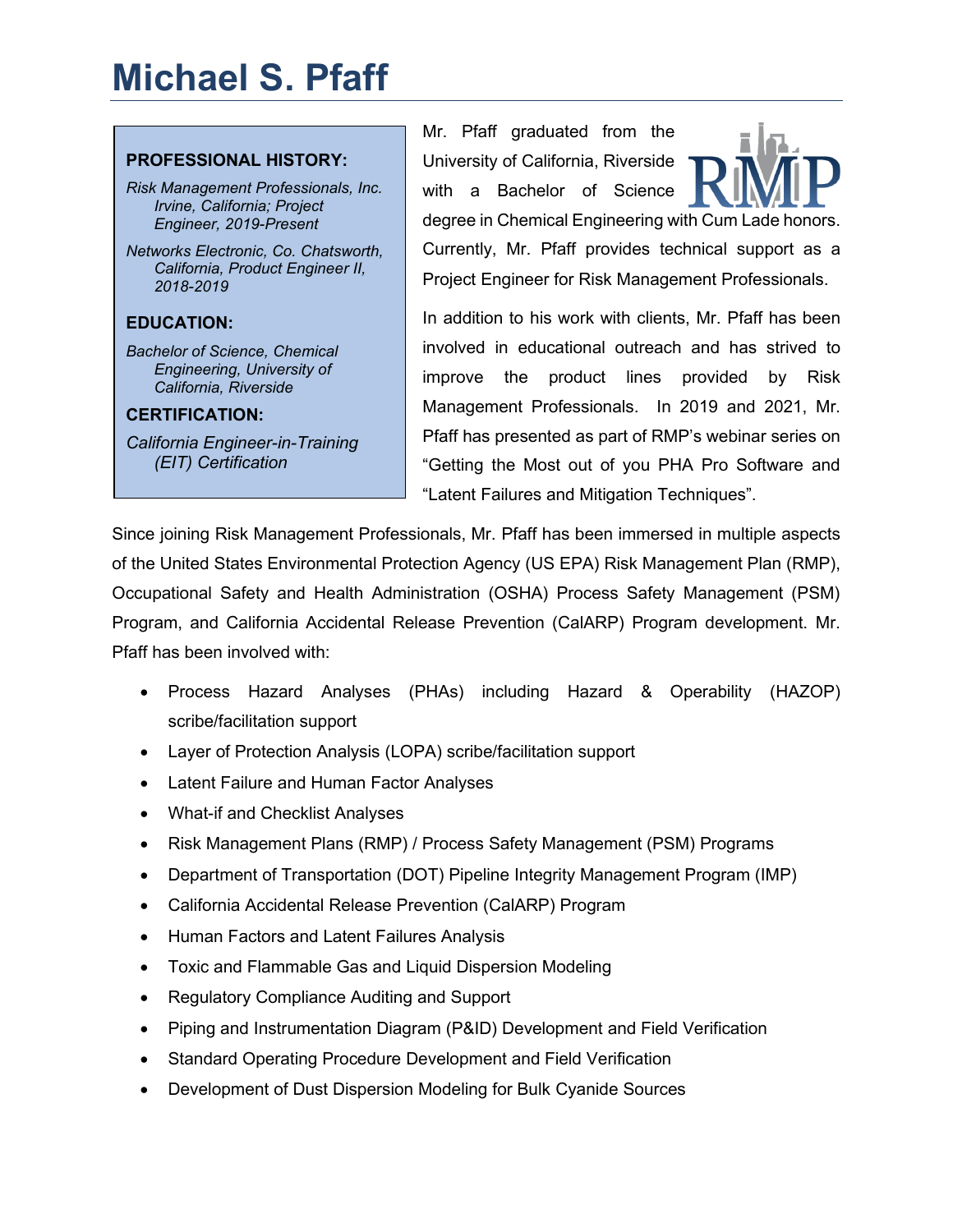While Mr. Pfaff has experience in diverse product lines, all completed projects have used highend qualitative and/or quantitative risk analysis techniques for decision-making. He has been involved in a variety of engineering projects across several industries, including the following fields:

- Petroleum (Production, Refining, Storage)
- Renewable Fuels (Production, Refining)
- Gas Processing/Transportation/Storage
- Chemical Manufacturing
- Water Treatment and Distribution Systems
- Ammonia Refrigeration Systems

# **PROJECT EXPERIENCE**

#### **Process Hazard Analyses**

Mr. Pfaff has been the facilitator or technical scribe for PHAs using the HAZOP, LOPA, and What-If/Checklist methodologies for refineries, ammonia refrigeration facilities, as well as for other industry sectors. The following list is representative of projects that Mr. Pfaff has provided facilitation and technical scribing support for in the conceptual design stages, detailed design stage, and operating cycle.

- *Hydrodeoxygenation Unit Renewables Conversion Project - Martinez, CA* Facilitated two unit MOC PHAs for Hydrodeoxygenation Units that would be retrofitted to take renewable feedstock instead of fossil fuels. HAZOP and LOPA analyses were completed in accordance with Contra Costa County ISO requirements. The studies lasted two weeks each and were completed onsite in coordination with the engineering contractors and facility personnel.
- *Hydrogen Unit Renewables Conversion Project - Bakersfield, CA* Facilitated a HAZOP and LOPA study for the renewable conversion of a former fossil fuel refinery in Bakersfield, CA. The PHA was conducted onsite working with engineering contractors and facility personnel.
- *Fuel Gas Terminal Project - Carson, CA* Facilitated a HAZOP per company specific guidelines for the implementation of a new inter-tank transfer line. The on-site facilitation lasted a single day during the design phase of the project.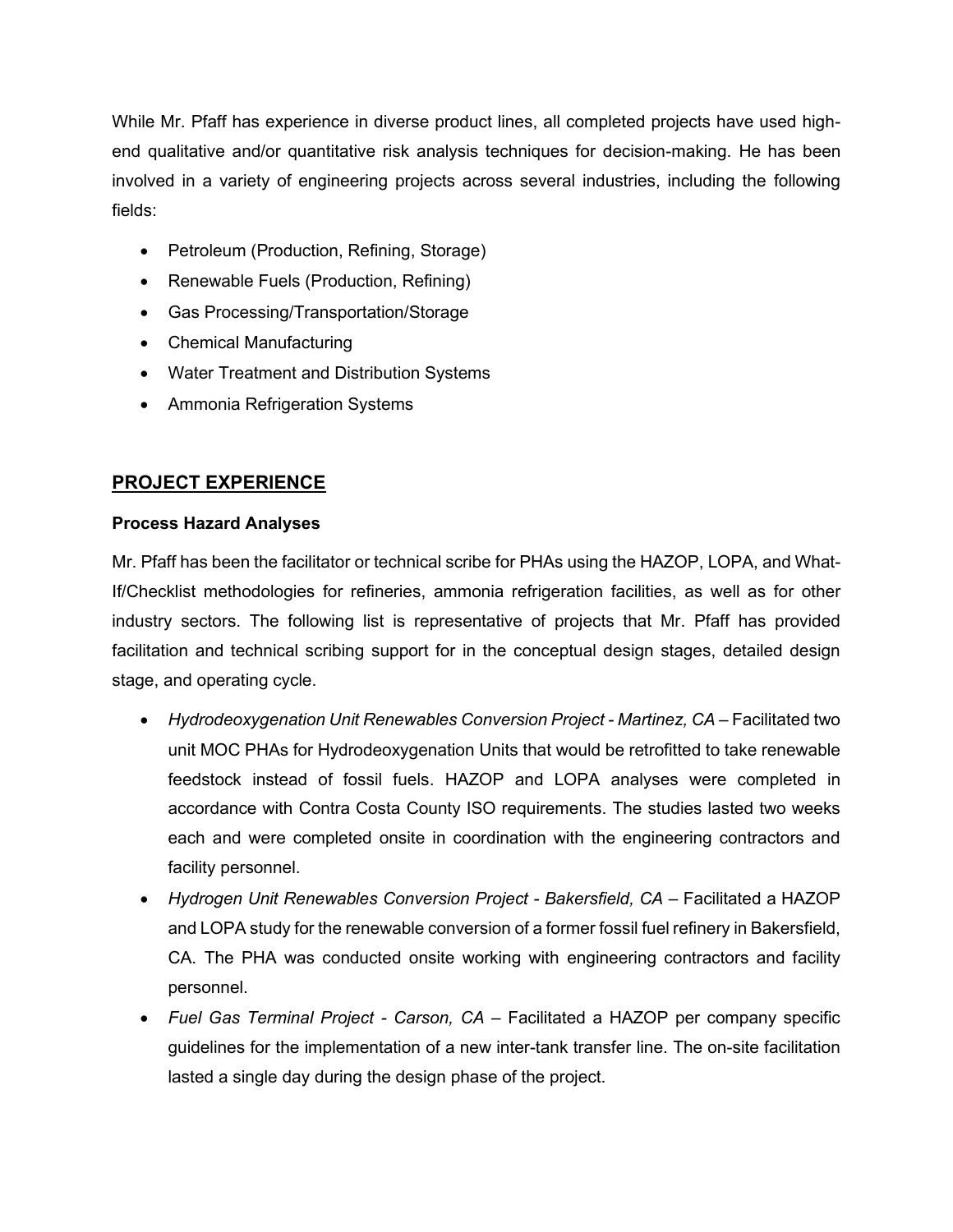- Ammonia Refrigeration Holtville, CA Facilitated Hazard Review for the 5 year update of an ammonia refrigeration facility used to store produce during harvesting seasons. The in person Hazard Review was conducted over a day and included P&ID verification with a field walkdown.
- *WWTP Project – Refinery, Salt Lake City, UT –* Provided facilitation support for a one day project PHA for the implementation of a new waste-water storage tank. Microsoft Teams was utilized for remote collaboration.
- *Digester Gas Compression Project –* Facilitation support for HAZOP/LOPA study over the course of 5 days with a custom LOPA methodology. The project offered unique hazards for an unregulated process not normally analyzed. The HAZOP/LOPA study was conducted between design phases using Microsoft Team for remote collaboration.
- *FCCU Project - Refinery, Garyville, LA –* Provided HAZOP/LOPA scribe support over the course of weeks for the upgrade of a FCC unit for a 500,000 barrel per day refinery in Louisiana. The PHA scope encompassed reducing bottlenecks and increasing production for the FCC unit. The PHA Team included operations personnel from various areas of the refinery. Preparation support for the PHA included separation and delineation of P&IDs/PFDs into nodes, as well as pre-causing documentation of various hazard scenarios to be reviewed during session. The PHA was conducted onsite, and a report was created to present findings from the PHA.
- *Crude Distillation Unit - Refinery*, *Saint Paul Park, MN*  Provided HAZOP/LOPA scribe support for the 5-year update for a refinery in Minnesota. Preparation included noding the process and precausing each node to streamline session time. The PHA was conducted on-site and included a post-session report to deliver findings and action items.
- *Naphtha Hydrotreater and Catalytic Reformer Unit* Refinery, Saint Paul Park, MN Provided HAZOP/LOPA scribe support for a naphtha hydrotreater unit and the associated catalytic reformer. Also provided facilitation support for various checklists and created a PowerPoint to present action items to refinery personnel.
- *Biofuels Project PHA – Refinery, Dickinson, ND –* Provided HAZOP/LOPA scribe support for a project to transform parts of a oil and gas refinery to process biofuels. This included interfacing with contractors designing the process and refinery personnel and providing reports on findings for different parts of the MOC.
- *Titanium Recovery Process - Chemical Manufacturing Plant, Las Vegas Valley, NV –* Provided HAZOP support for a chemical manufacturing facility in Las Vegas Valley that produces titanium. The PHA specifically analyzed the new batch process being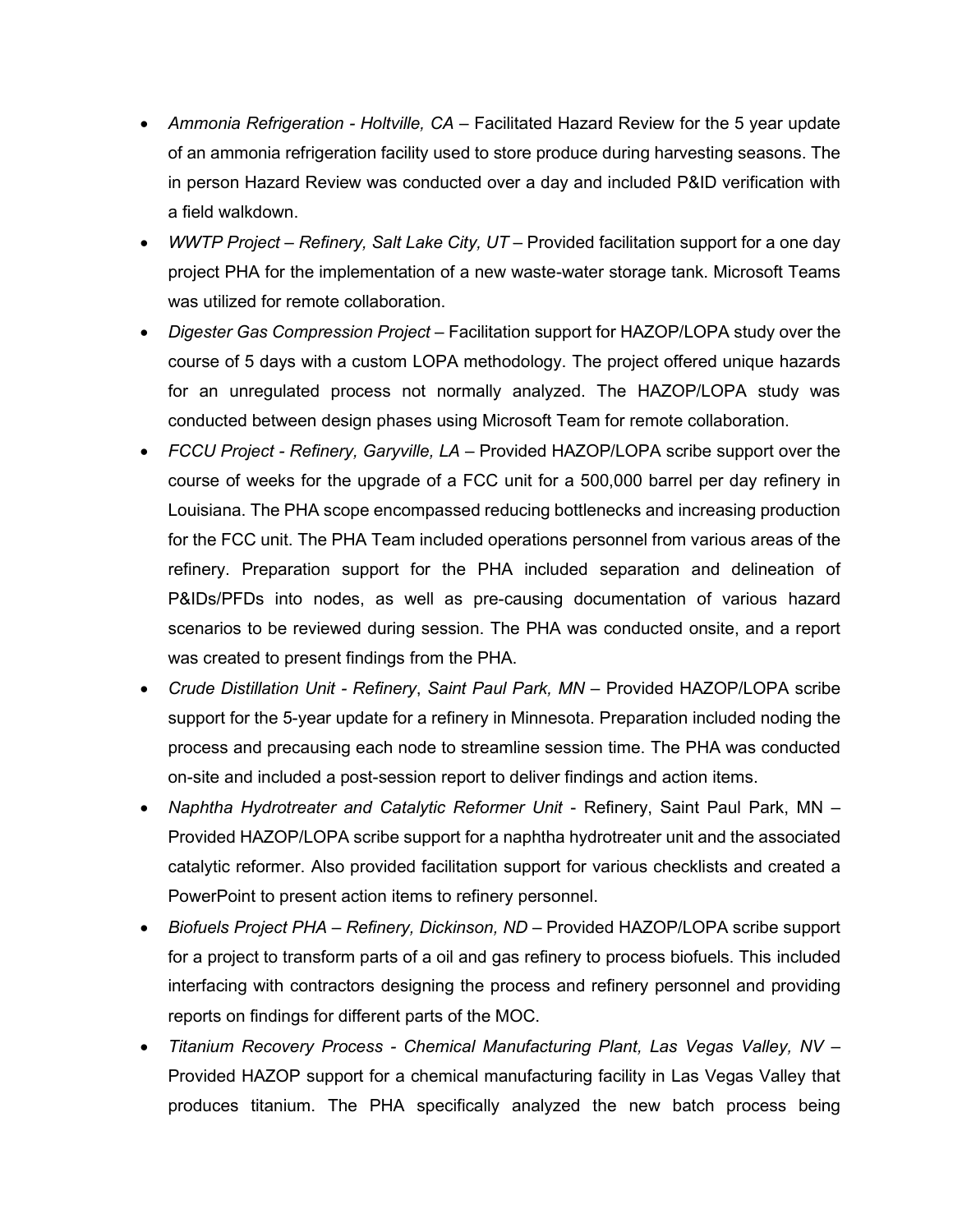implemented to remove sulfur and to further yield Titanium. As part of the PHA, the Team reviewed relevant MOCs and designs while taking into consideration other general issues.

- *Amine, SWS, and Sulfur Recover (Thiosolv) Units Refinery, Gallup, NM Provided* HAZOP/LOPA scribe support for a refinery in Gallup, New Mexico. This included three (3) separate units within the same area – Amine unit for recover of amine, sour water stripper unit to remove sulfur from process water, and the Thiosolv Unit, to reclaim sulfur. Also provided facilitation support for various checklists.
- *Naphtha Hydrotreater and Catalytic Reformer Unit - Refinery, Anacortes, WA –* Provided HAZOP scribe support for a naphtha hydrotreater and the associated CCR platformer to satisfy the 5-year update requirement.
- Naphtha Hydrotreater Refinery, Anacortes, WA Provided HAZOP/LOPA scribe support for a naphtha hydrotreater and facilitation support for various checklists in accordance with company and federal regulations/guidelines. Included preparation precausing scenarios to streamline session time. The PHA was conducted remotely utilizing Microsoft Teams collaborative software, and a report was created offsite to present PHA findings.
- *Wastewater Treatment Plant - Refinery, El Paso, TX* Provided HAZOP/LOPA facilitator and scribe support over the course of two weeks for the first 5-year PHA update cycle. The waste water treatment plant treats sewer and surface runoff from the entire refinery and discharges to the city sewer or to storage. The PHA was conducted remotely, and a report was created offsite to present PHA findings.

## **CalARP/RMP/PSM Program Development and Updates**

Mr. Pfaff has been deeply involved with the development of many California Accidental Release Prevention (CalARP) Programs, RMP, and PSM Programs for a wide spectrum of industries and processes. As part of these efforts, he has conducted compliance audits, Offsite Consequence Analyses (OCA), external events analyses, dispersion modeling, recommendations review, program development, United States Environmental Protection Agency (US EPA) and Administering Agency (AA) submittals, and review. Mr. Pfaff has been working closely with regulators to help his clients stay ahead of regulatory requirement amendments. Below is a partial list of projects for which Mr. Pfaff has provided CalARP/RMP/PSM Program Development/Update support:

• Gas Processing Facility, CA – Completed a program 3 audit of a gas processing facility and produced recommendations after reviewing on-site documentation. Included field verification walkdowns of equipment and the process information.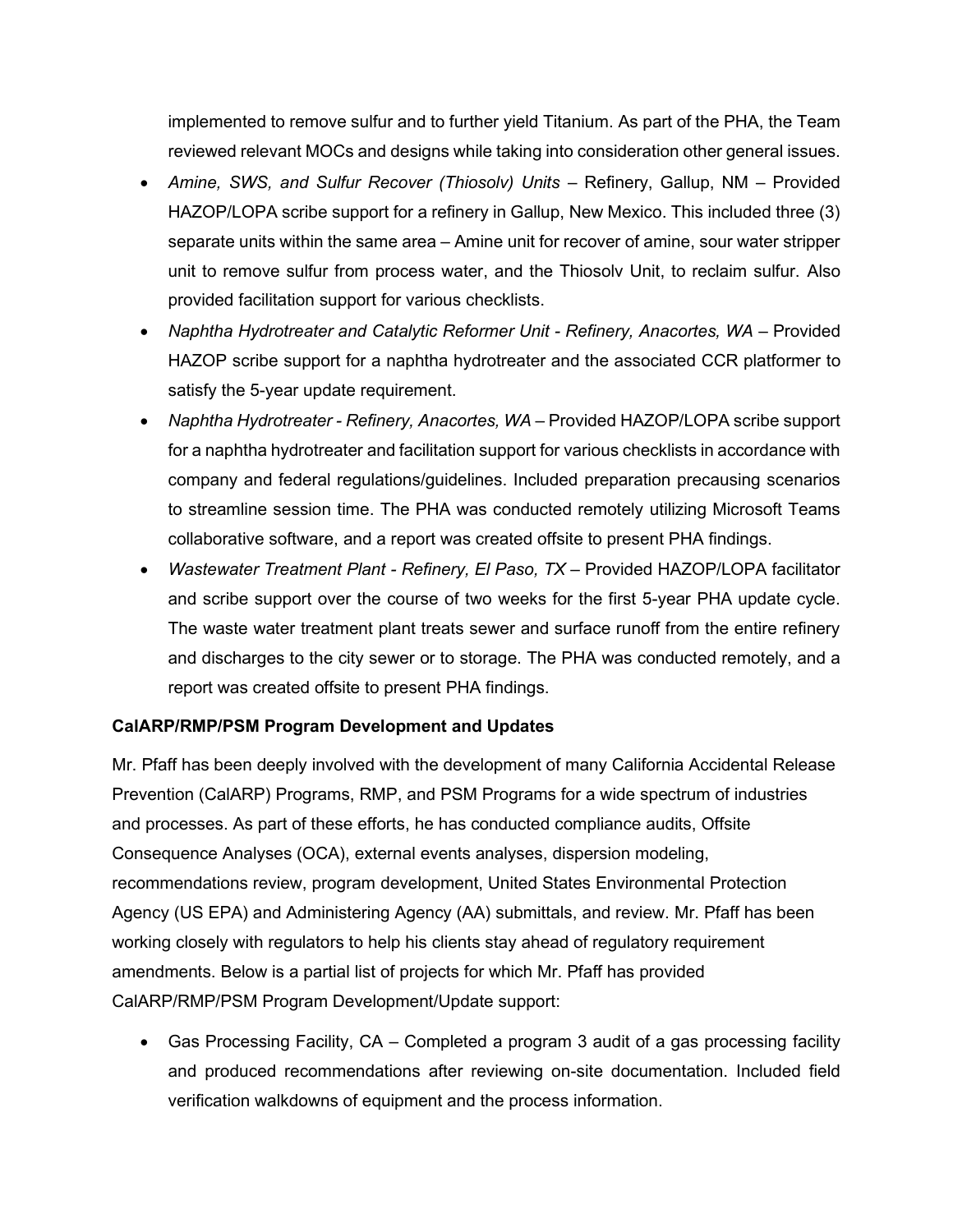- *Metal Plating Facility, CA – Cyanide Utilized Process, Signal Hill, CA –* Developed an Applicability Assessment creating a Hazard Assessment/Offsite Consequence Analysis for a CalARP regulated process. Worked closely with the regulators and the facility to determine which Program level the plating facility was. As part of the analysis, Mr. Pfaff developed a new methodology approved by regulators to determine the dispersion of bulk cyanide solids, utilizing research within the industry and known correlations. This methodology was presented at the CalCUPA conference in February of 2020.
- Propane Storage and Loading Terminal, CA Completed a program 3 audit of a propane terminal and produced recommendations after reviewing documentation on-site and electronically stored corporate guidelines.
- Provided RMP update, CDX submission, Hazard Assessment updates, and CalARP submissions per LEPC specific regulations, if applicable, for the following facilities' 5-year submissions:
	- o Water Treatment Facility, Oxnard CA
	- o Water Treatment Facility, Monterey CA
	- o Gas Fractionator Plant, Paradis LA
	- o Plastics/Foam Producer, Verona MS
	- o SCR Power Facility, Shasta CA
	- o Water Treatment Facility, Palm Springs CA
	- o Gas Processing Plant, Wamsutter WY
	- o Gas Processing Plant, Belridge CA
	- o Metal Alloying Facility, Industry, CA

In addition to Hazard Assessment/OCA and 5-year update support, Mr. Pfaff has provided support for updating and creating operating procedures for the following facilities:

- *Gas Plant Procedures - Signal Hill CA –* RMP Program assistance including development of Hazard Assessment/Offsite Consequence Analyses and EPA RMP Submittals for multiple gas plant sites in Kansas.
- *Crude Terminal Procedures - Ingleside, TX –* Provided support creating procedures for the US Coast Guard regulated crude terminal in Ingleside, TX. Updated and created new procedures with the expansion of the terminal which included additional Crude holding tanks and loading arms to vessels. This project included process flow diagram creations and field verification walkdowns with the Client and discussions with Operators to ensure accuracy of the procedures.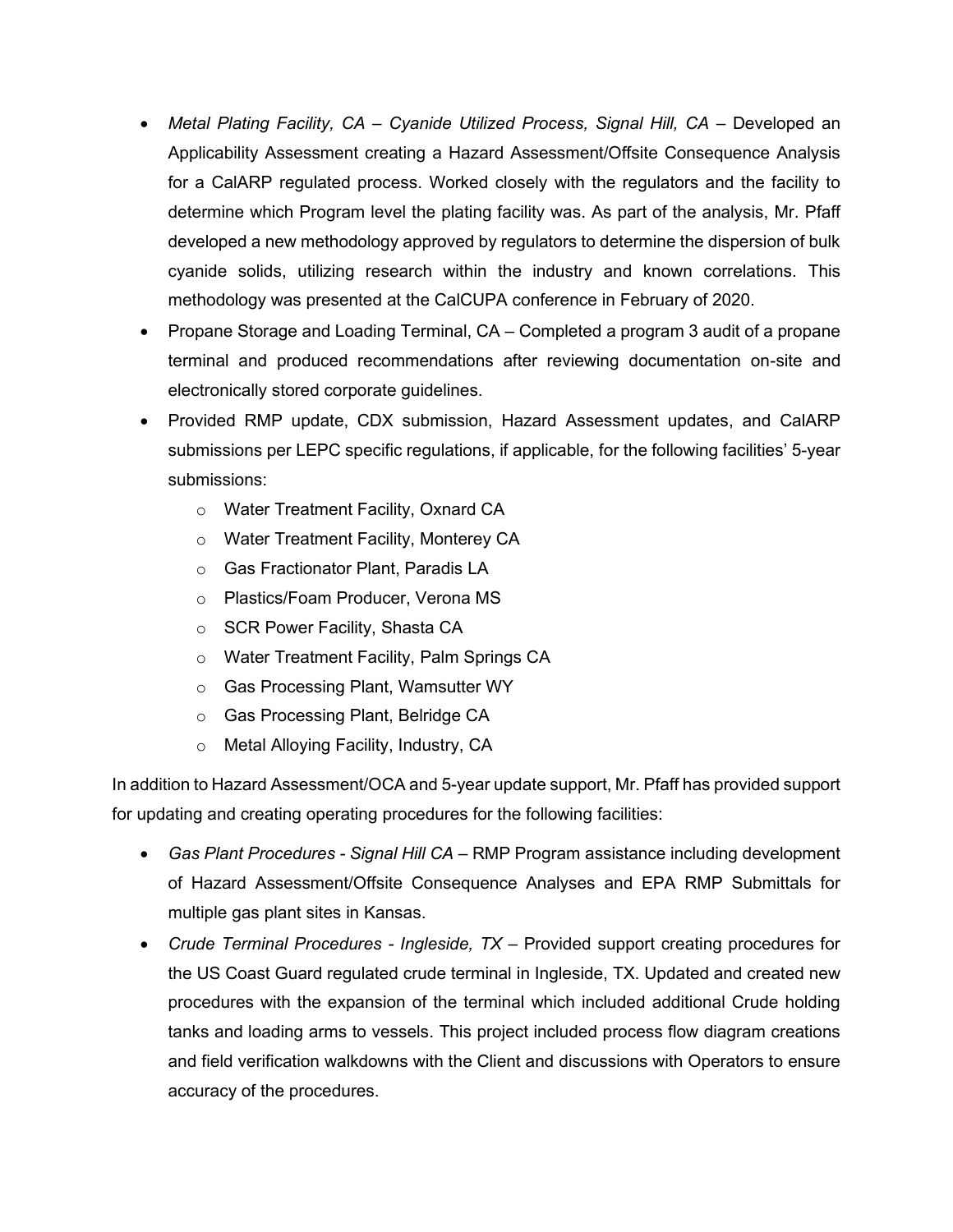• *Hydrogen SMR Plant Procedures - Rodeo, CA* – Provided support revising operating procedures per local regulations to mitigate human factors concerns including latent and active failures.

Mr. Pfaff has also demonstrated advanced proficiency within Human Factors and Latent Failure analysis. In addition to completing a webinar, and latent conditions checklists to support Contra Costa County ISO regulations, Mr. Pfaff has developed and given training courses on Latent Failures which included relevant research bases and industry best practices for analysis.

## **DOT Pipeline Integrity Management Program (IMP)Support**

Mr. Pfaff has provided support to aid in compliance of the DOT Pipeline Integrity Management Program (IMP). Mr. Pfaff is knowledgeable in the various requirements of the IMP and has created a guideline for conducting Risk Assessments per ASME B31.8S specifically for compressor stations.

- *Compressor Station, MI –* Produced a guideline and ranking system for Risk Assessments conducted by the facility. Also used the ranking system to evaluate Risk Assessment based on guidelines and completeness.
- *Fuel Oil Terminal, CA*  Provided technical support for CMMS transition from mainly paper based maintenance program. Included aid in strategy of organization and data integration into the new system. Verified P&IDs and in field locations of equipment.

# **CLIENT LIST**

The following is a partial list of clients that Mr. Pfaff has managed and/or provided technical support:

## **Oil and Gas**

- Marathon Petroleum Company
- Air Liquide
- MODA Midstream
- Signal Hill
- Seneca Resources

# **Ammonia Handling Facilities**

- Wheelabrator Technologies
- Provender Partners LLC
- Bridge Energy
- Consumers Energy Company
- Williams Midstream
- **Dominion Energy**